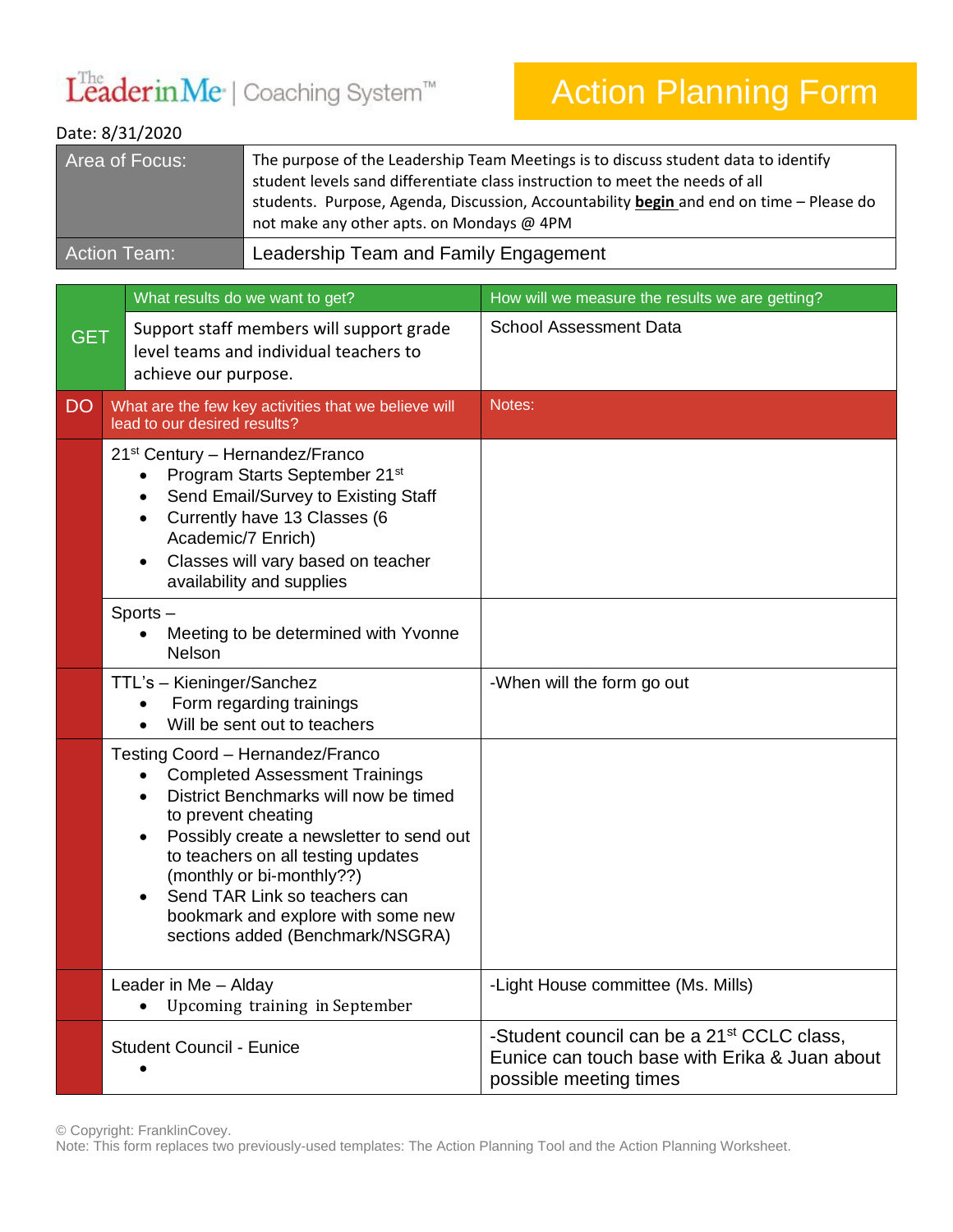| $CSP -$<br>Hernandez<br>Gopa -<br>Rebekah-<br>Virtual running record<br>Support with PD<br>$\bullet$<br>Forms support (tutorial)<br>$\bullet$                                                                                                                                                                     | -Mini PD's<br>-August 27 <sup>th</sup> & August 28 <sup>th</sup> , Teacher Forum took<br>place on NSGRA diagnostics<br>Powerpoint on NSGRA diagnostics is<br>available in Teacher Forum<br>-September 1 <sup>st</sup> Teacher Forum will take place<br>on running records if there is no PD preparation<br>meeting.<br>September 3 <sup>rd</sup> , Teacher Forum on<br>$\bullet$<br>Running Records will take place.<br>K-8 CSP tasks meeting on Tuesday,<br>$\bullet$<br>September 1 <sup>st</sup> from 12:30-2pm. |
|-------------------------------------------------------------------------------------------------------------------------------------------------------------------------------------------------------------------------------------------------------------------------------------------------------------------|---------------------------------------------------------------------------------------------------------------------------------------------------------------------------------------------------------------------------------------------------------------------------------------------------------------------------------------------------------------------------------------------------------------------------------------------------------------------------------------------------------------------|
| <b>Community Support - Maribel</b><br>Working on getting food box donations<br>(hygiene items)<br>Title 1 forms<br>$\bullet$<br>Family Engagement Report Sept. 10<br>$\bullet$                                                                                                                                    | Suggestions:<br>-Technology training<br>-Parenting Classes (CeCe), Faviola, (Leader In<br>Me)<br>-Food boxes<br>-Uniforms? (Operation School Bell)                                                                                                                                                                                                                                                                                                                                                                  |
| Counselor - Alday/Janzen<br>Counseling lesson<br>$\bullet$<br>Teacher support<br>$\bullet$<br>Lesson plan<br>$\bullet$<br>504s<br>$\bullet$<br>Resilience During Crisis- adult SEL<br>from Second Step<br>Casa De Los Ninos<br><b>Kind Campus</b><br>$\bullet$<br>https://education.bensbells.org/kind-<br>campus | -teachers needing support with students<br>-teacher referrals for groups (when will groups<br>start)?<br>-Check-ins with students<br>-Partnering with Casa De Los Ninos (with staff<br>onsite, once/week; referrals, and receive<br>therapy on campus)                                                                                                                                                                                                                                                              |
| MTSS/Interventions/ELD - Wolf<br>Data meetings<br>Evaluations<br>3 new students for MTSS<br>ELD-lesson plan templates<br>$\bullet$<br>Asisteens Grant<br>Project Soar - Meeting w/ SOAR mentors<br>Sept. 14th                                                                                                     | -when are trainings for testing for MTSS<br>-TA's invite to PD<br>-MTSS Bootcamp<br>-AZELLA August 27 <sup>th</sup> at 4:30 and August 31 <sup>st</sup> at<br>4:30pm (FLOSEM)                                                                                                                                                                                                                                                                                                                                       |
| Office - Faviola<br><b>Tech Support</b><br>Clever and Zoom<br>Purchasing<br>$\bullet$<br>Student Supply Bags - In School<br>$\bullet$<br><b>Hotspot for Families</b><br>$\bullet$<br><b>Schedules</b><br><b>Registration-Marie</b><br>Attendance (851)<br>Registration (2 more registrations)                     | -hotspots haven't been received<br>-Pueblo class meeting T, W, F / students need to<br>attend study hall on M, Th with Mr. Thompson<br>-TC (teacher check in)                                                                                                                                                                                                                                                                                                                                                       |

© Copyright: FranklinCovey.

Note: This form replaces two previously-used templates: The Action Planning Tool and the Action Planning Worksheet.